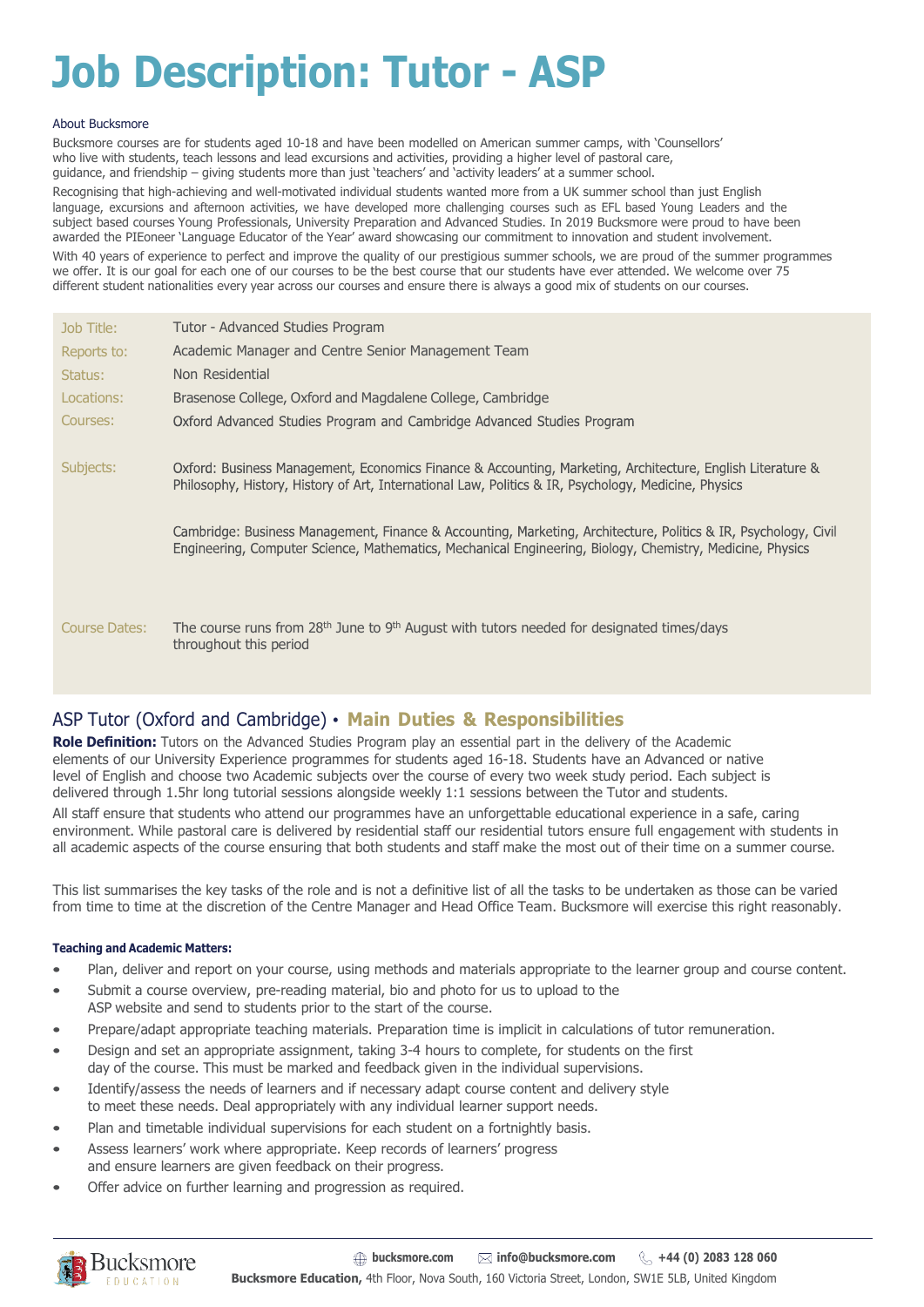## **Tutor - ASP**

- Produce a written report on each student in accordance with the guidelines provided. Submit this report by 19:00 on the second Wednesday of each session.
- Attend relevant induction and training meetings as required by Bucksmore.
- Carry out any other duty, from time to time, which may reasonably be required to meet the needs of the Oxbridge Advanced Studies Program.

### ASP Tutor • **Person Specification**

**Legal Requirement:** All applicants must have the eligibility to work in the UK prior to commencing employment

The following are the essential and desirable requirements needed in order to do the job.

#### **Knowledge, qualifications and experience:**

Essential:

- Native or native-level English speaker
- Undergraduate/First degree in a relevant subject
- A minimum of 1 year teaching experience in your chosen subject
- A sound knowledge and experience of teaching 16-18 year olds
- Able to motivate students and encourage participation
- Able to design and deliver effective teaching programmes and individual supervisions
- Excellent communication skills
- Exceptional organisational skills

#### Desirable

- Experience of teaching non-native English speakers
- A Young Learners teaching qualification
- EFL Teaching qualification
- Postgraduate/Second degree in your chosen subject

#### **Skills, abilities and competencies:**

**Essential** 

- Flexibility and adaptability
- Excellent communication skills
- An understanding of child safeguarding or willingness to learn

#### **Personal Attributes:**

Essential

- Commitment to delivering a high standard of work
- Demonstrates respect for equal opportunities and diversity
- Adopts a positive approach to personal learning and development
- Consistently demonstrates a 'can do' approach to work